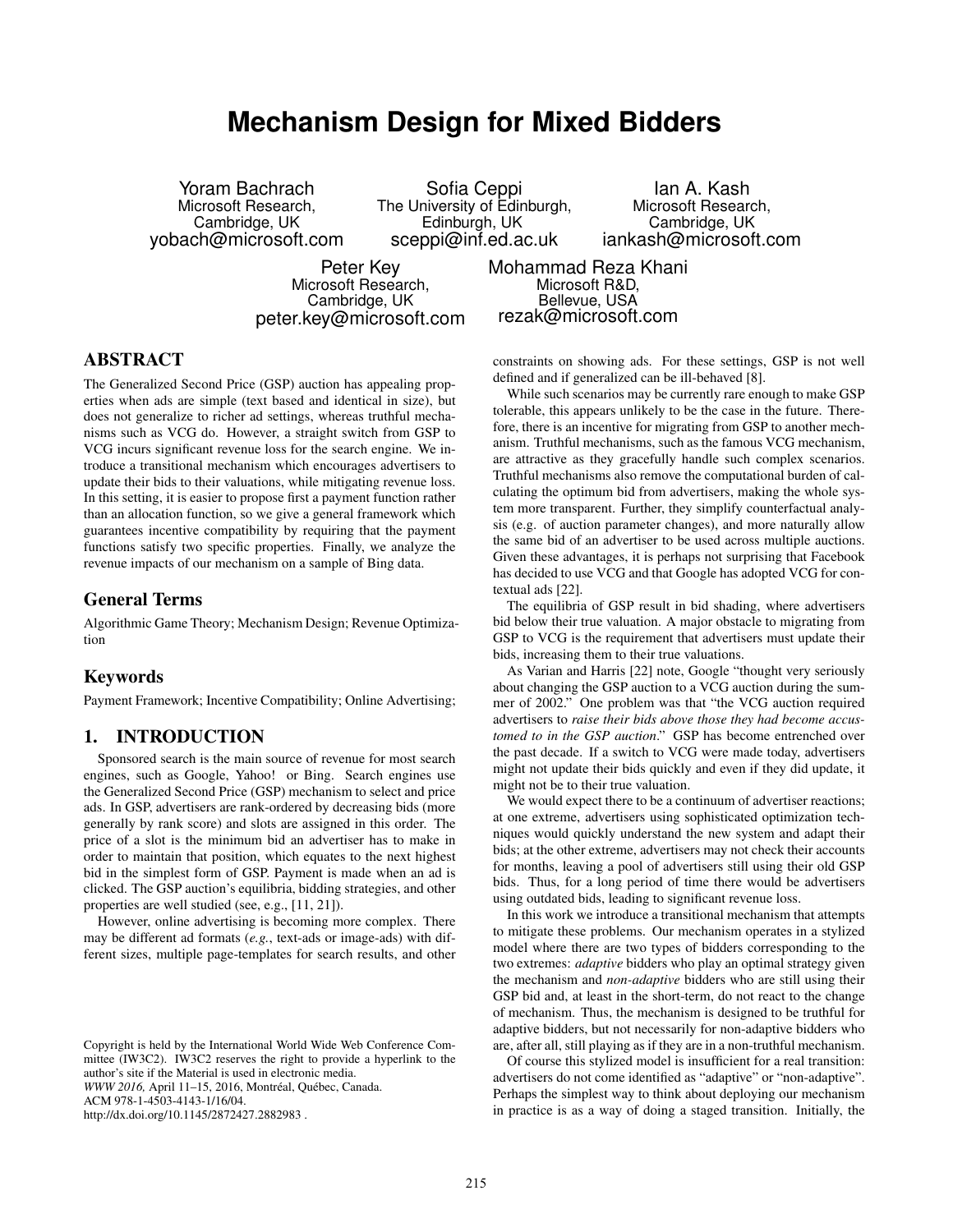search engine is running GSP. Then it picks some arbitrary set of advertisers and classifies them as adaptive, while classifying all others as non-adaptive. Over time, it classifies more and more advertisers as adaptive, until eventually all are adaptive and the search engine is now using VCG. Thus the search engine can manage the transition without dropping all of its price support at once, as a straight transition to VCG would. Viewed this way, our mechanism simply provides a way of implementing a reasonable auction at an intermediate stage where some advertisers have been transitioned to the new mechanism but not all have.

However, our results and nomenclature also suggest that the search engine can do better than simply picking which advertisers to classify as adaptive arbitrarily. In particular, since our mechanism promises good incentive properties for adaptive bidders but not necessarily for non-adaptive ones, our approach will tend to be more effective if bidders who show a tendency to update their bids frequently are among the first to be classified as adaptive.

An ideal deployment would thus look something like first grouping advertisers based on their historical frequency of bid changes and other such data the search engine may have. Then, classify the most frequently changing group as adaptive and all others as nonadaptive. After giving this group some time to adapt their bids, the second most frequent group's classification can be changed to adaptive. This process can then be repeated until all groups are adaptive, although the slower to adapt groups will need to be given more time to adapt before reclassifying the next group.

Our Contribution: With the goal of designing a hybrid mechanism that earns good revenue and which encourages migration, we propose a transitional mechanism which is designed to behave exactly as the current auction when all advertisers are classified as non-adaptive, exactly as VCG when all advertisers are classified as adaptive, and behave sensibly at times in between.

The key difficulty then is to decide how to do the allocation and pricing when some ads are treated as adaptive but others are not. For example, if the bid of an adaptive ad is higher than the bid of a non-adaptive ad, it does not necessarily mean that the adaptive ad should have a better allocation, since we know the non-adaptive ad is shading its bid downwards. The usual approach for designing truthful mechanisms is to give a monotone allocation function and then derive the unique payments using Myerson's lemma [17]. However, in our setting it is not easy to give first an allocation function, as the bid of a nonadaptive ad implies that *payments* of ads above him should be altered (since we want to treat him like a GSP bidder, and GSP is fundamentally a payment rule). Instead, we start by describing the payment rule we want, and then show how to derive a suitable allocation rule.

In fact, we design a framework more general than simply handling adaptive ads and GSP-style non-adaptive ads, which allows for complexities present in real systems. For example, some ads may arrive with pre-established contracts that result in a fixed payment if their ad is clicked. Or, some participants may represent information about non-strategic entities such as organic results which the auction uses to affect the allocation and payments.

To describe this framework more formally, assume ad slots are indexed from 1, the top slot, to  $n$ , the bottom one, and there are  $n$  advertisers. The designer has to formulate a payment function  $p^{(i)} : \mathbb{R}^{n-i} \mapsto \mathbb{R}$  for each  $i \in [n]$  which specifies the payment of the advertiser assigned to position  $i$  given types of advertisers assigned to positions below him. Our framework requires the payment function satisfy two simple properties: (i) Minimum Marginal Increase (MMI): the payment has to be high enough so that truthful bidders assigned to lower slots do not envy the winner of a higher slot and (ii) Exact Marginal Increase (EMI): the marginal payment

increase of the slot directly above a truthful ad has to be equal to the truthful ad's bid. Given a set of payment functions satisfying MMI and EMI, our framework shows how to construct an allocation rule with truthful payments that are exactly those given by the payment functions applied to the realized allocation.

While we primarily focus on deriving a practical rule for transitioning from GSP to VCG, the set of ad auction mechanisms that fit in our framework is quite general. In fact, we prove that by using our framework one can design any truthful mechanism in which the payment of an ad is derived solely from ads below that ad (subject to a few additional requirements). Equivalently, our framework encapsulates mechanisms where raising the bid of an ad does not affect the allocation of ads that were previously allocated below it. More broadly, while the question of what properties of allocation rules lead to truthful mechanisms has been intensively studied (see, e.g., [4, 5, 13]), the question of what properties of payment rules lead to truthful mechanisms has not, so our approach may be of independent interest.

We design a large class of candidate hybrid mechanisms, and then select a particular representative mechanism, analyzing it both theoretically and via simulations using Bing data. On the theory side, we show that transitional behavior is particularly nice if the system starts in the lowest symmetric Nash equilibrium. Under a stylized model, allocations and prices do not change, leading to a painless transition.

In our simulations, we examine transitions both in our stylized model and under somewhat more reasonable assumptions about the transition process. We find that essentially all the costs of a transition are in terms of revenue—the welfare effects for both advertisers and users are small. We also see that the hybrid mechanism can have significant revenue benefits if bidders directly update to true valuations, but these benefits decrease if the bidders fail to do that for various reasons such as not knowing the true valuations, not being utility maximizers, or not trusting the system.

To summarize, our three main contributions are:

- 1. a new framework for deriving truthful mechanisms from payment rules that satisfy MMI and EMI (Section 4),
- 2. a specific hybrid mechanism to enable transitioning from GSP to VCG (Section 5),
- 3. an evaluation of the mechanism using Bing data (Section 6).

#### 2. RELATED WORK

Sponsored search auctions are arguably the most successful recent application of auction theory to a business environment. As a result, much research has been conducted regarding the influence of the mechanism used for the auction on social welfare and the generated revenue. In the case where the VCG mechanism is used, truthfulness is the dominant bidding behavior. However, the same does not hold for the GSP auction and predicting bids in this case is trickier.

A complete information analysis of GSP auctions is discussed by Edelman et al. [11], Varian [21], and Aggarwal et al. [2]. A common theme in this line of work is the equivalence between the auctioneer's revenue and bidders' utility under a VCG auction and under the lowest symmetric Nash equilibrium of a GSP auction (which is sometimes referred to as the "bidder-optimal locally envy free equilibrium"). Ashlagi et al. [6] generalize this, showing that in many auction types in which the payments are a function of the lowest ranked bids, there exists an equilibrium in which bidders' utility is equivalent to their utility under the VCG auction. Roberts et al. [19] generalize this along a different axis, showing that this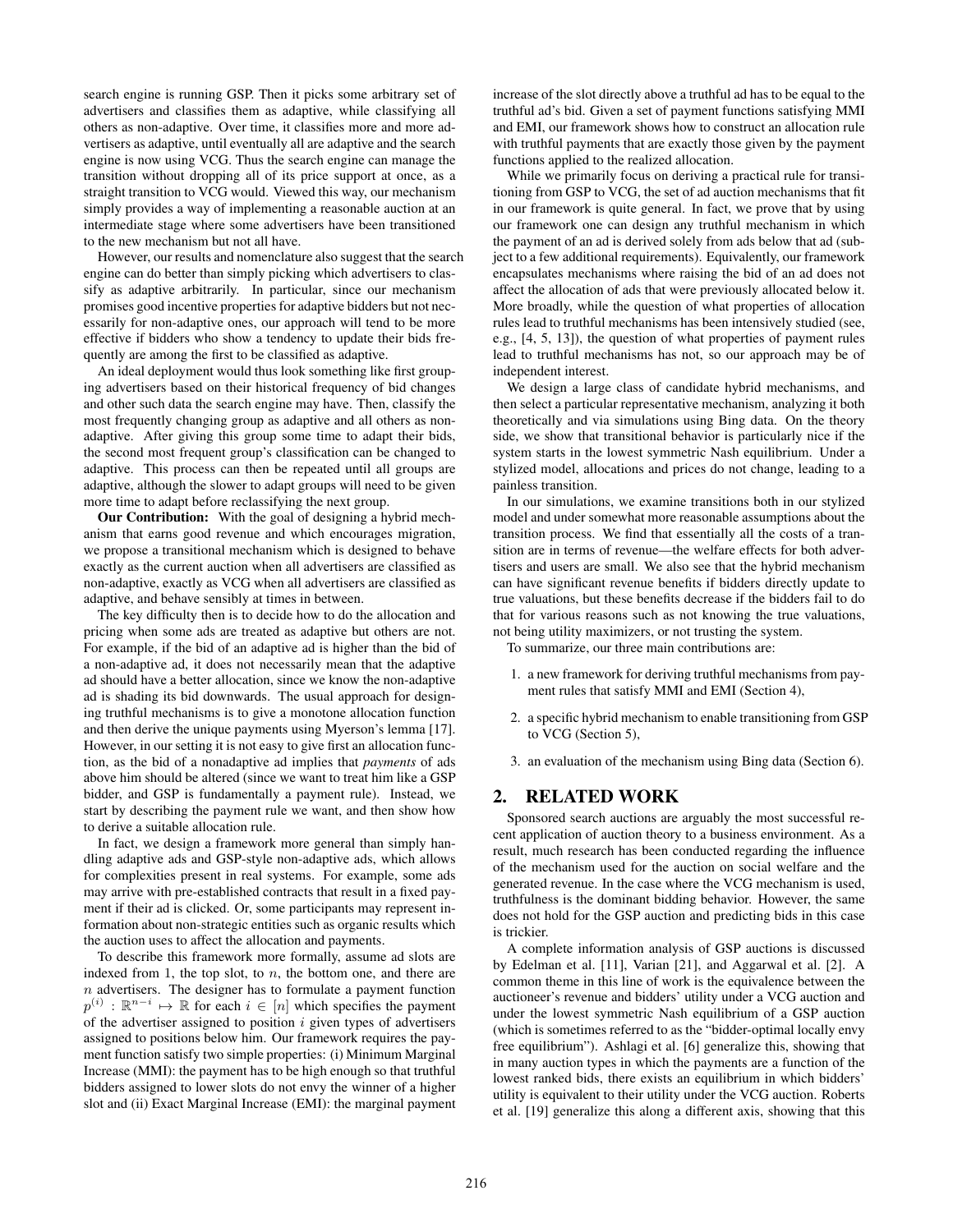result also holds for a variety of rank score functions other than simply ranking by highest bid.

Much of the research on equilibria in GSP auctions has focused on symmetric Nash equilibria. Edelman and Schwarz [12] examined the revenue of different symmetric Nash equilibria, noting that under a certain comparison to optimal revenue possible in the Bayesian setting, the "lowest" equilibrium is the reasonable one. A generalized auction proposed by Aggarwal et al. [1] allows advertisers to specify not only a bid but also the positions they desire, ruling out the bottom positions. They show that this auction has a symmetric Nash equilibrium implementing the same outcome (i.e., allocation and pricing) as the VCG auction.

Complementary to studies on symmetric equilibria, several researchers have studied the inefficiency that can result from asymmetric equilibria [15, 9, 16]. Some studies of auction tuning have also explored the full set of equilibria [20]

Taking a Bayesian perspective, Gomes and Sweeney [14] examined the existence and uniqueness of efficient Bayes-Nash equilibria in a GSP auction. Several models have also been proposed for inferring the valuations of advertisers based on the observed bid data [18, 7]. The model by Pin and Key [18] considers advertisers best responding in an uncertain environment in a repeated auction setting, relating the bidding behavior to scenarios when the Bayes-Nash Equilibria of Gomes and Sweeney [14] are known to exist. The model of Athey and Nekipelov [7] starts directly from the Bayes-Nash Equilibria, but has a different model of the information available to the bidders. Instead, Vorobeychik [23] proposed a framework based on agent simulation to approximate Bayes-Nash equilibria in GSP auctions which relies on restricting the space of bidding strategies.

The dynamics leading to the equilibrium outcomes in GSP auctions are less studied. Cary et al. [10] consider dynamics under a greedy bidding strategy, where each bidder chooses the optimal bid for the next round assuming the other bidders do not change their bids. They show this bidding strategy has a unique fixed point, with payments identical to those of the VCG mechanism.

Closest to our work, Aggarwal et al. [3] propose a framework that can implement both the GSP and VCG mechanisms in terms of an assignment game with appropriate models of bidder utility. In their model each bidder specifies a maximum price she is willing to pay and a value for each item. The auctioneer also sets a reserve price for each item. Aggarwal et al. [3] prove that there exist a unique bidder optimal stable assignment in this setting which can be found in polynomial time. They use this assignment as their proposed allocation. Here VCG can be modeled if each bidder submits her true valuation as the maximum price and value to their mechanism. Similarly, GSP can be modeled if each bidder submits her bid as the maximum price and a large number as her value. Their framework can be used to derive a hybrid auction consisting of truthful bidders and max price bidders. Here we cover more general payment functions and allow arbitrary types of bidders.

#### 3. PRELIMINARIES

We study the standard model of a sponsored search auction. There is a set of  $\{1, \ldots, n\}$  of ads, denoted by  $[n]$ . For notational convenience, and without loss of generality, we assume that there are also  $n$  ad positions, also called slots, where position  $i$  has CTR (Click-Through-Rate)  $f_i$  (again for convenience we assume that there are no ad quality scores—the probability of any ad being clicked in slot i is exactly  $f_i$ ). Without loss of generality we assume that the first position has the highest CTR and the  $n$ -th position has the lowest  $(0 \lt f_n \lt \ldots \lt f_1 \leq 1)$ . From now on we treat each ad and the bidder associated with the ad as synonymous. Ads can have

different characteristics. For example they could be:

- adaptive ads which bid optimally given the auction design (which given our truthful design means they update their bids to their valuations);
- Generalized Second Price (GSP) ads which assume that they are participating in a GSP auction; or
- first price ads which pay a fixed amount upon being clicked.

We provide a framework for mechanism designers which only requires a payment rule to be specified, and which places special constraints on the payments of adaptive (ADP) ads. Therefore, we specially differentiate between ADP and non-ADP ads and assume each ad has a type taken from set  $\mathcal{T} = \{ADP, \text{non-}ADP\} \times \mathbb{R}^+$ that specifies the awareness attribute and bid. Here, non-ADP ads can be of any nature and our framework does not limit the designer's ability for deciding their allocation and payments. This can be thought of as modeling a situation where we are designing a system for the ADP bidders, and therefore care about their incentives. However, there will be some "legacy" bidders whose behavior does not reflect the new system. Since the right way to treat these legacy bidders will depend on their exact nature, we do not put any constraints on what they are charged (and indeed neglect modeling this entirely in proving the theoretical results of Section 4). In section E, we examine what happens when we look to maintain parity with existing GSP prices for non-ADP bidders, and where the non-ADP bidders behave as GSP bidders in equilibrium.

We denote an assignment of ads to slots by the permutation  $\Pi =$  $(\pi_1, \ldots, \pi_n)$  where ad  $\pi_i$  is assigned to position *i*. The (expected) payment of ad  $\pi_i$  is the cost per click for being in position i multiplied by the CTR of position  $i$ . Throughout the paper we work with expected payments  $p^{(i)}$ ,  $\forall i \in [n]$  as opposed to cost per click. Further, we assume that all ads have quasilinear utilities, *i.e.*, if ad  $\pi_i$  is assigned to position i and pays  $p^{(i)}$  then its utility will be  $u_i(\Pi, p) = f_i * v(\pi_i) - p^{(i)}$ , where  $v(\pi_i)$  is the (true) valuation of ad  $\pi_i$ . Throughout the paper, we use  $b(i)$  for the bid of ad i and, if the ad type is ADP, we also use  $v(i) = b(i)$  to emphasize that the bid and valuation are the same given that we seek to design truthful auctions.

As discussed in Section 1, this model makes the stylized assumption that ads come labeled as either ADP ads or non-ADP ads, i.e., the nature of each ad is known. Further, our model assumes away the growing richness of the ad ecosystem that is part of the motivation for a mechanism switch. However, at this point basic text ads still represent the bulk of ad impressions, so a solution that works well for them would be useful to aid a near-term transition in anticipation of this future richness.

## 4. TOP INTERFERENCE FREE PAYMENT FRAMEWORK

In this section we introduce a framework for designing mechanisms in ad auction-like settings where it is easier to provide a payment rule than to give an allocation rule. In other words, we do not know exactly what we want the final allocation of ads to be, but we do know what we want the payment for ad  $\pi_i$  assigned to position i in the overall assignment  $\Pi$  to be. More formally, we explore the space of payment rules which are a set of  $n$  functions  $\mathcal{P} = \{p^{(i)}\}_{i \in [n]},$  where the function

$$
p^{(i)} : \overbrace{\mathcal{T} \times \ldots \times \mathcal{T}}^{n-i} \longmapsto \mathbb{R}^+
$$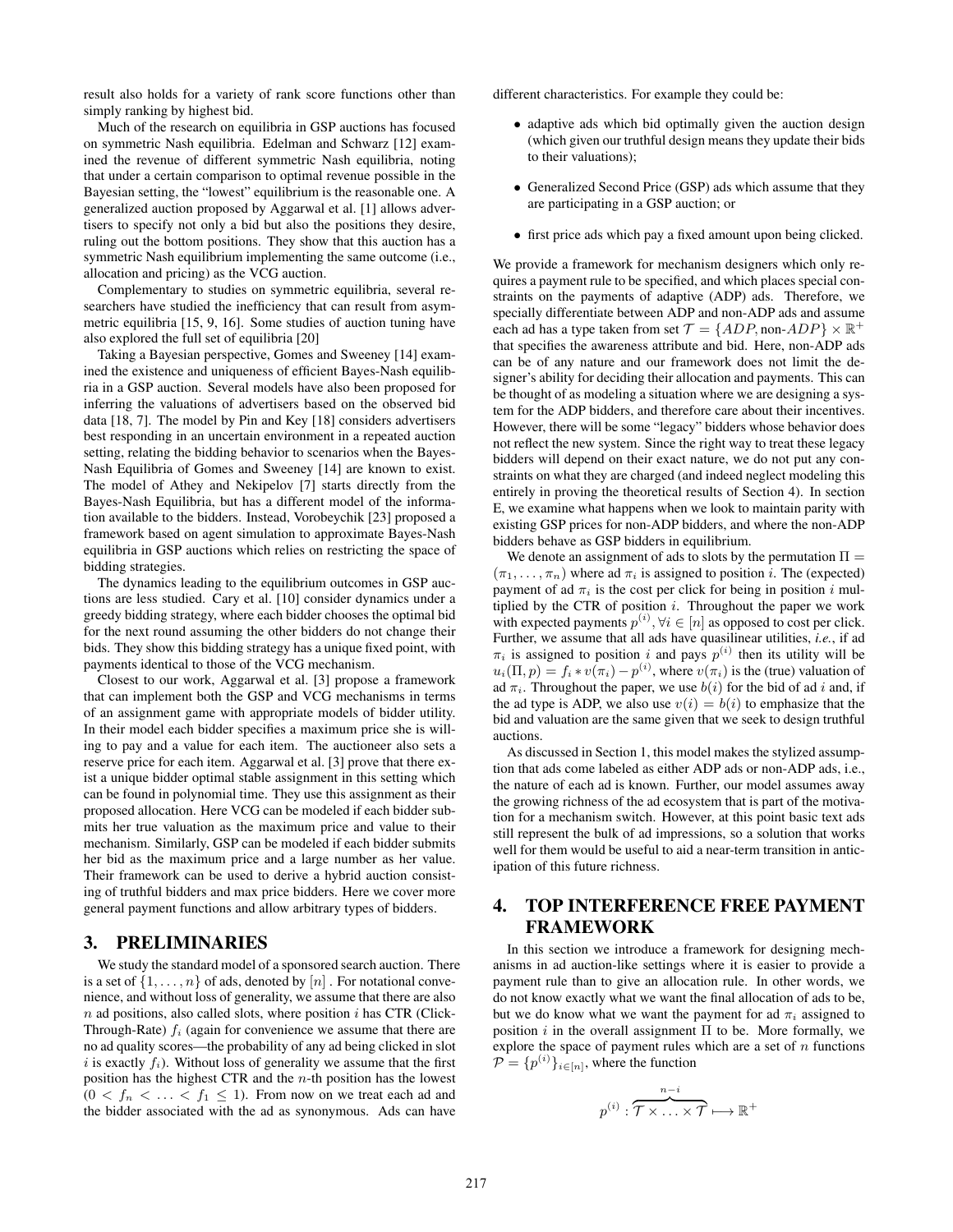gives the expected payment of an ADP ad in slot i as  $p^{(i)}(\pi_{i+1}, \ldots, \pi_n)$ . (Recall that we allow the payments of non-ADP bidders to be arbitrary.) Note that  $p^{(i)}$  is the expected payment of the ad assigned to position i and  $p^{(i)}/f_i$  is its cost per click.

This formulation implicitly restricts the set of payment rules we consider. Without loss of generality, the payment of an adaptive ad does not depend on its own bid. However, with loss of generality, we also assume that the payment does not depend on the bids of ads assigned to slots above it. This is a natural restriction in a setting without externalities, and indeed one that is satisfied by both the GSP and VCG payment rules.

Our framework specifies two further intuitive properties which we require the payment rule satisfy. We show that these two properties are necessary in the sense that any anonymous mechanism whose payment rule for an ad depends only on ads below it can be implemented using our framework. By anonymous, we mean that permuting the input to the mechanism simply permutes the output (up to tie breaking among ads with identical bids). In order to specify these properties we need to restrict the domain of the payment rules to exclude nonsensical inputs where the ADP bidders are mis-ordered, e.g., where ADP ads are not assigned to slots monotonically with respect to their bid.

Let  $\Pi = (\pi_1, \dots, \pi_n)$  denote the assignment of ads to positions. We use the notation  $\Pi^{(k)} = (\pi_k, \dots, \pi_n)$  to show the partial assignment of the last  $n-k+1$  ads to positions k to n. In the following we define what partial assignments are valid and thus form the domain of payment rule  $\{p^{(i)}\}_{i\in[n]}$ , using  $v(i)$  instead of  $b(i)$  to emphasize that ADP bids are the true valuations — an assumption that will be validated by Theorem 1 below.

DEFINITION 1 (VALID ORDERING). *A partial assignment of*  $n - k + 1$  ads  $\Pi^{(k)}$  is valid if and only if for any  $i, j \in \{k, \ldots, n\}$ *such that*  $\pi_i$  *and*  $\pi_j$  *are ADP ads and*  $i < j$ *, we have*  $v(\pi_i) \geq$  $v(\pi_i)$ .

Recall that Myerson's characterization of truthful mechanisms asks a designer to give a monotone allocation rule and the payments are then uniquely derived from the area above the curve. A monotone allocation rule, when seen from the payment perspective, implies monotone marginal increases of the payments (see Figure 1). We first define the marginal increases:

DEFINITION 2 (MARGINAL OPERATOR  $\nabla^{(i,j)}$ ). *For two positions*  $i, j \in [n]$  *where*  $i < j$ *, the marginal increase of payment rule* P *for a valid assignment* Π *is*

$$
\nabla^{(i,j)} \mathcal{P}(\Pi) = \frac{p^{(i)}(\Pi^{(i+1)}) - p^{(j)}(\Pi^{(j+1)})}{f_i - f_j}
$$

.

Now we are ready to specify the first property the payment rule  $P$  should satisfy.

DEFINITION 3 (EXACT MARGINAL INCREASE (EMI)). *The payment rule* P *satisfies EMI, if for any valid assignment* Π *and position*  $i \in [n-1]$ *, if*  $\pi_{i+1}$  *is an ADP ad then* 

$$
\nabla^{(i,i+1)}\mathcal{P}(\Pi) = v(\pi_{i+1}).
$$

The intuition behind the EMI requirement is that, since ADP ads are shown in the order of their bid, the minimum bid ADP ad  $\pi_i$ needed to get shown above the ADP ad  $\pi_{i+1}$  is exactly  $v(\pi_{i+1})$ . Thus, the marginal payment he should make for being in slot  $i$  as opposed to  $i + 1$  is exactly this minimum bid.

As there are non-ADP ads that can be placed between ADP ads, we need a second property that generalizes EMI to ensure that the payments for ADP ads remain incentive compatible.



Figure 1: The area above the allocation curve of a winner is his payment. The two arrows show the marginal increase of the payment at different points. If the allocation curve is monotone the marginal increases are also monotone.

DEFINITION 4 (MINIMUM MARGINAL INCREASE (MMI)). *The payment rule* P *satisfies MMI if for any valid assignment* Π*, position*  $i \in [n]$  *such that*  $\pi_i$  *is a ADP ad, and position*  $j \in$ {1, . . . , i − 1} *we have*

$$
\nabla^{(j,i)}\mathcal{P}(\Pi) \ge v(\pi_i).
$$

Now we give our algorithm to derive the final allocation given payment rule  $P$  which satisfies EMI and MMI. Our algorithm is very simple and intuitive. It starts filling from position  $n$  all the way up to position 1. The ADP ads get assigned to positions in increasing order of valuation. Assume that the current ADP ad to be assigned to a position is  $\pi$ . Our algorithm tries to fill all the remaining positions by non-ADP ads which are not yet assigned, choosing the ads sequentially such that the payment of the next position is minimized. Then, our algorithm puts ad  $\pi$  in the position i for which its utility is maximized. The algorithm then takes the next ADP ad and restarts from position  $i - 1$ , fixing all ads in positions  $i$  and below. The formal description of our Allocation Algorithm (AA) is given as Algorithm 1 in the appendix.

DEFINITION 5. *A mechanism is* Payment Derived *if it arises from applying the Allocation Algorithm (AA) to a set of payment functions*  $\mathcal{P} = \{p^{(i)}\}_{i \in [n]}$  *that satisfy EMI and MMI*.

The following theorem shows payment derived mechanisms are Incentive Compatible (IC) for ADP ads.

THEOREM 1. *A Payment Derived mechanism is an incentive compatible mechanism for ADP ads.*

The proof is deferred to the appendix.

Having shown that every payment derived mechanism is truthful, it is natural to characterize the mechanisms that are implementable in our framework. We show that this class is characterized by three natural axioms and one technical one.

First note that payment functions  $\{p^{(i)}\}_{i\in[n]}$  only use the bid and nature of the ads and do not use the identity (index) of the ads to determine payments<sup>1</sup>. This means that payment derived mechanisms satisfy anonymity, defined formally below.

<sup>1</sup>This would appear to rule out current systems that incorporate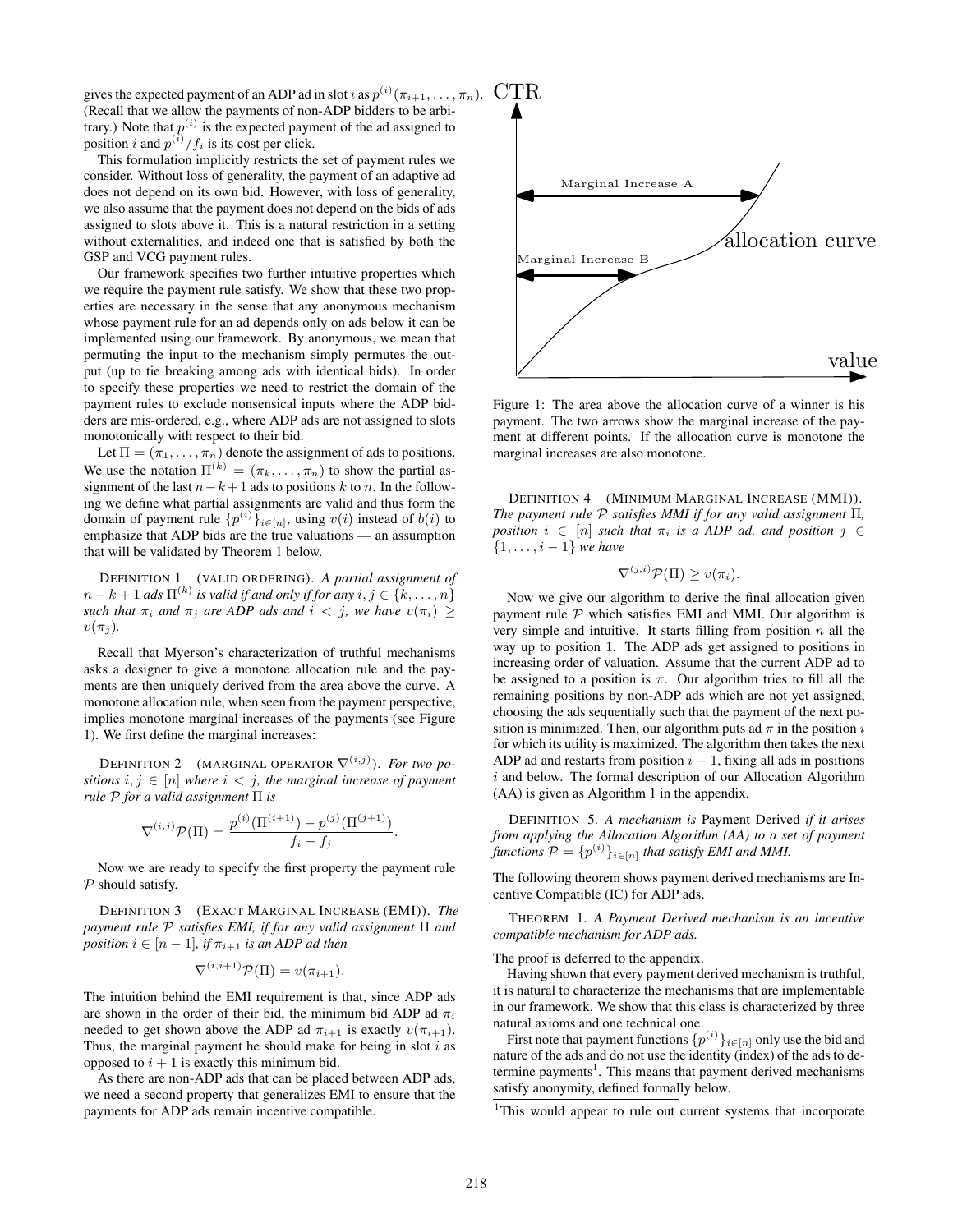DEFINITION 6. *[Anonymous Mechanism (AM)] A mechanism*  $\mathcal{M} = (x, p)$  with allocation function x and payment function p is *anonymous if the following holds. Let* θ *and* θ 0 *be two type profiles that are permutations of each other (i.e. the set of natures and bids are the same but the identities of ads are permuted) and have no ties.* Say  $\theta = \sigma(\theta')$ , for some fixed permutation  $\sigma$ . Then we have  $x(\theta) = \sigma(x(\theta'))$  and  $p(\theta) = \sigma(p(\theta'))$ *. For type profiles with ties we require permutations to permute the output, except that the payments and allocations of tied bidders can be exchanged arbitrarily.*

Secondly, note that the payment of the ad assigned to position  $i$ is specified by looking only at the ads that are assigned to positions below i. Therefore, mechanisms in our framework also satisfy the following property.

DEFINITION 7 (TOP INTERFERENCE FREE (TIF)). *A mechanism*  $\mathcal{M} = (x, p)$  *satisfies TIF, if when an ad changes its type and gets a better position then the allocation of ads assigned to lower positions remains unaltered. More formally, let*  $x(\theta)$  *be the allocation given by* x *on type profile*  $\theta = {\theta_1, ..., \theta_n}$  *and*  $x(\theta')$ *the allocation given by* x *on type profile*  $\theta'$  *where*  $\theta'_h = \theta_h, \forall h \in$  $[1, \ldots, k-1, k+1, \ldots, n]$  and  $\theta'_k \neq \theta_k$ . Assume that ad k is *in position i with allocation*  $x(\theta)$  *and in position j with allocation*  $x(\theta')$  such that  $j < i$ . Mechanism M satisfies TIF if the ads as*signed to positions*  $i + 1$  *to n are the same in both allocations*  $x(\theta)$  $and x(\theta')$ .

In the following theorem, we prove that our framework can implement all mechanisms that are incentive compatible, anonymous, and top interference free, as well as satisfying an additional technical axiom (2T), which essentially requires that the mechanism is well-behaved when considering the top two slots (and one which seems to be satisfied for reasonable mechanisms). Hence, requiring EMI and MMI does not restrict the designer in ways that current standard designs such as VCG and GSP do not.

THEOREM 2. *A mechanism is Payment Derived if and only if it satisfies IC (for ADP ads), AM, TIF, and 2T.*

See Appendix C for a definition of the technical axiom (2T), a proof of the theorem, and a discussion of 2T.

## 5. PRICING FUNCTIONS

In the preceding section, we designed a general framework. In this section, we apply it to the desired special case of transitioning from a GSP auction to a VCG auction. Here a GSP mechanism simply assigns ads in the order of their rank score (determined by a function  $y$ ) and charges each ad the smallest bid for which it maintains its assigned position (see [19, Eqn 2.1]). To do so, we must decide how to price GSP (i.e., non adaptive) bidders, since our framework is silent about how they should be charged. We make the simplest decision, namely to charge them the same amount an adaptive bidder would be charged in the same slot, and show that this has several desirable properties. For a particular mechanism GSP mechanism  $G<sup>y</sup>$  with rank score function y, this results in a mechanism  $\mathcal{M}(G^y)$ .

We begin by discussing what happens when all users are utility maximizers but the mechanism classifies some as ADP and others as (non-ADP) GSP bidders. When the hybrid mechanism is first put into use, all bidders are classified as GSP bidders, but as time goes on bidders will be reclassified. Given perfect rationality, this means

i's bid changes from  $b(i)$  to  $v(i)$ . We can then show that if GSP bidders begin from the *lowest revenue* Symmetric Nash Equilibrium (SNE) then the revenue and allocations are unaltered, provided a particular hybrid pricing function is employed, irrespective of the order in which users are selected for reclassification. (Since SNE rank bidders in decreasing order of bid, in this section we assume that ad  $i$  is in slot  $i$ .) Formally, we have the following proposition whose proof is deferred to the appendix.

PROPOSITION 1. For any GSP mechanism  $G<sup>y</sup>$ , if GSP bidders *bid as in the lowest revenue SNE and ADP bidders bid truthfully,* the revenue, allocation and prices paid in  $\mathcal{M}(G^y)$  will be indepen*dent of the number and identity of ADP and GSP bidders if and only if the payment function satisfies MMI and EMI and further satisfies*

$$
p^{(i-1)}(\Pi^{(i)}) = \begin{cases} p^{(i)}(\Pi^{(i+1)}) + v(i)(f_{i-1} - f_i) & \text{if } \theta_i = (ADP, v(i)) \\ b(i)f_{i-1} & \text{if } \theta_i = (GSP, b(i)) \\ 1 & \text{if } \theta_i = (GSP, b(i)) \end{cases} \tag{1}
$$

As long as  $G<sup>y</sup>$  admits an SNE, the proposition applies. The following corollary results from applying a sufficient condition [19] for this.

COROLLARY 1. *Proposition 1 holds for any GSP mechanism* G y *that uses a rank score of the form*

$$
y(b, i) = max(0, g(i)b - h(i)),
$$
 (2)

*where* g *and* h *are arbitrary non-negative values that can depend on* i*.*

The necessary and sufficient conditions only hold when we start from the *lowest* SNE. For example if we are in another SNE, then moving just one bidder  $i$  from GSP to ADP will not change the position or prices paid by  $i$  or those below  $i$ , but potentially changes prices (and hence positions) of bidder(s) above  $i$  (since Equality (10) in the proof of the proposition does not hold for  $i-1$  anymore). Hence, we want to construct price functions that satisfy EMI and MMI when other equilibria hold, and for more general non-truthful prices. Specifically, we shall consider two natural examples, where the pricing functions for ad  $i$  are the same for adaptive and nonadaptive i. First,

$$
\mathbf{A}: \quad p^{(i-1)}(\Pi^{(i)}) = \max\left(p^{(i)}(\Pi^{(i+1)}) + v_{max}(\Pi^{(i)})\right)
$$

$$
(f_{i-1} - f_i), b_{max}(\Pi^{(i)})f_{i-1}\right) \quad (3)
$$

where

$$
v_{max}(\Pi^{(i)}) \stackrel{def}{=} \max \{v(\theta_j) : j \ge i \cap \theta_j = (ADP, v(j))\} \tag{4}
$$

$$
b_{max}(\Pi^{(i)}) \stackrel{def}{=} \max \{b(\theta_j) : j \ge i \cap \theta_j = (GSP, b(j))\} \quad (5)
$$

are the largest ADP valuation and GSP bid at or below  $i$ , respectively, and

$$
\mathbf{B}: \ \ p^{(i-1)}(\Pi^{(i)}) = \max\left(p^{(\arg \max v(\Pi^{(i)}))}(\Pi^{(\arg \max v(\Pi^{(i)})+1)}) + v_{max}(\Pi^{(i)})(f_{i-1} - f_{\arg \max v(\Pi^{(i)})}), b_{max}(\Pi^{(i)})f_{i-1}\right) \tag{6}
$$

where

$$
\arg \max v(\Pi^{(i)}) \stackrel{def}{=} \arg \max_{j} \{v(j) : j \ge i \cap \theta_j = (ADP, v(j))\}
$$
\n(7)

is the identity of the largest ADP ad at or below  $i$ .

other information such as click probability and other quality measures into a rank score. However, our results still apply in this more general setting as long as the rank scores are treated anonymously.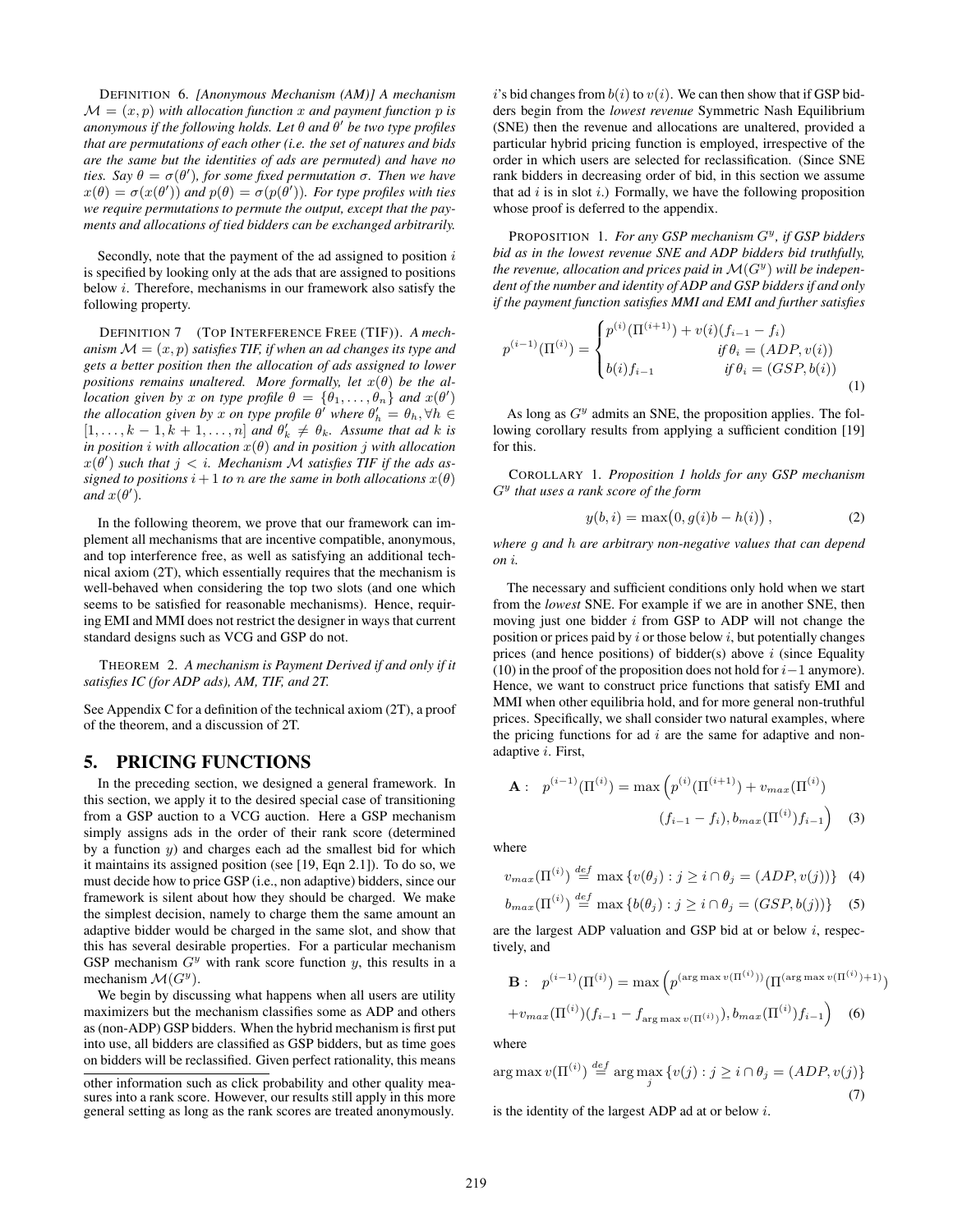Either of these hybrid auctions is consistent with Proposition 1, and so in fact they are identical in this case. It is easy to see, however, that they do differ in other scenarios. In any "reasonable" extension of GSP, an advertiser ought to pay at least the bid of a GSP bidder below him, and **B** is the lowest set of prices consistent with this, EMI, and MMI. At the other extreme, A may charge GSP bidders prices higher than their bids, which B is guaranteed not to. See Appendix E for further discussion. In our simulations, we therefore use rule B.

#### 6. SIMULATION RESULTS

We saw in Proposition 1 that if bidders always play the lowest SNE, bidders adapt their bid immediately on reclassification, and that adjustment consists of instantly switching to the advertiser's true value, then there would be no effect on efficiency or revenue from switching to the hybrid auction. Of course, these assumptions are not realistic. In this section, we discuss a variety of simulations that analyze the practical effects of the hybrid auction in more realistic scenarios.

#### 6.1 Simulation Setup

We base our simulations on a *non-random* sample of Bing data on 3984 auctions. It is a filtered subset of a larger random sample that ensures the auctions are "interesting." In particular, we wanted thick auctions (with at least 12 participants), and with other properties such that techniques for inferring true values from GSP bids could give reasonable answers. The metrics have been normalized. Nevertheless, we believe the sample is representative enough to allow a meaningful exploration of our approach.

We restrict each auction to the top 12 participants, and only actually run an auction for the top three slots. In order to run our simulations we need to have an estimate of true valuations of GSP ads. One estimate of true valuations is to assume that GSP ads have played the minimum symmetric Nash equilibrium and invert their bids to their valuations. In this case, we would essentially be baking in the first of the assumptions from Proposition 1, so unsurprisingly the transition would happen without any changes as the allocation and payment of ads remain identical at each point of time.

Instead, we use the stochastic formulation from Pin and Key [18]. This approach derives the valuations under the hypothesis that each advertiser chooses her bid to maximize her expected net utility under the assumption that she faces a stationary bid distribution. In our calculations we assume that the CTRs are known, with the opposing bid distribution estimated from the opponents' empirical bid distributions.

We simulate the following four different mechanisms, re-running the simulations 10 times to derive standard errors.

- GSP. The first mechanism is GSP run on the original set of bids when no updates have happened. This represents the current state of the world and serves as a benchmark to which the other approaches can be compared.
- VCG-V. The second mechanism is VCG run on the final set of true valuations when all the ads have updated their bids. This represents the ideal end state when all bidders have transitioned to being truthful. It also serves as a sanity check on the reasonableness of our value estimation (i.e. it should display similar performance to GSP).
- HYBRID. The third one is a payment derived mechanism, using pricing rule B described in (6).
- VCG-B. Finally the last mechanism is VCG run on the current set of bids when some ads have updated their bids and

some have not. This is the obvious alternative strategy for transitioning: simply transition directly to VCG and wait for bidders to catch up.

# 6.2 Perfectly Rational Bidders

In our first set of simulations, bidders are chosen in a random order to be "active". When an ad is active it (a) becomes classified as ADP by HYBRID and (b) is perfectly rational and immediately updates its bid to its true value under both VCG-B and HYBRID. Thus, the primary assumption we are relaxing is that bidders are playing the lowest SNE.

Figure 2 shows the normalized average revenue, welfare, and click yield for different mechanisms during the transition. 95% confidence intervals are also plotted. The estimated revenue from ultimately running VCG (i.e. VCG-V) is close to GSP, which is consistent with the reasonableness of our value estimation procedure. Immediately switching to VCG (curve VCG-B) results in a significant revenue drop, which is steadily recovered as more advertisers update their bids. In contrast, there is a more modest revenue drop under the hybrid mechanism (since bidders are not always following the lowest SNE). In particular, revenue always dominates directly switching, substantially so in the initial time steps. In both the estimated welfare and click yield there are no significant differences between VCG-B and Hybrid auction. The observation that welfare and click yield do not differ much in the Hybrid auction and in the VCG-B strengthens the importance of the revenue improvement that the former has over the latter because it is not coming at the cost of other important metrics. Note also that, in the worst case, the drop in welfare is less than 1.5% and the drop in click yield is less than 0.3% from the optimal case. Thus, we focus on revenue in our subsequent simulations.

## 6.3 Cautious Bidders

The second set of simulations relaxes the idea that bidders are willing to immediately jump to their true value, no matter how large a bid increase this implies. Instead we parameterize them with a triple  $(p, q, i)$ . At each time step, bidders decide randomly whether to update their bid, doing so with probability  $p$ . If their consumer surplus decreased in the last step (i.e. because the bid changes of others changed their slot or increased their price) they update with a higher probability  $q$ . This allows us to model advertisers who are attentive only when needed. Finally, when they update, they increase their bid by a percentage  $i$  until they reach their true value. Bidders are treated as ADP as soon as they change their bid for the first time.

Different parameterizations lead to somewhat different pictures, but all share the same general trends as in Figure 2. Note however, that the x-axes are on different scales since it now takes significantly more than 12 rounds for all bidders to fully adapt. Figure 3, with parameters  $(0.3, 0.6, 0.1)$  shows that these cautious updates hurt the performance of the hybrid relative to a direct switch to VCG. There is still a benefit for the first 8 rounds, but then essentially all bidders are classified as ADP, so performance is the same as if we had switched directly.

This observation is the basis for the approach we suggest in the introduction, of transitioning bidders in an ordering based on how active they are. Figure 4 shows that the benefits persist longer if we have bidders who are lax about updating (unless something bad happens) with parameters  $(0.1, 0.9, 0.1)$ . Larger values of i (not shown) lead to more of the benefits of the hybrid approach being maintained, since the period when a bidder is not GSP but not yet truthful is shortened.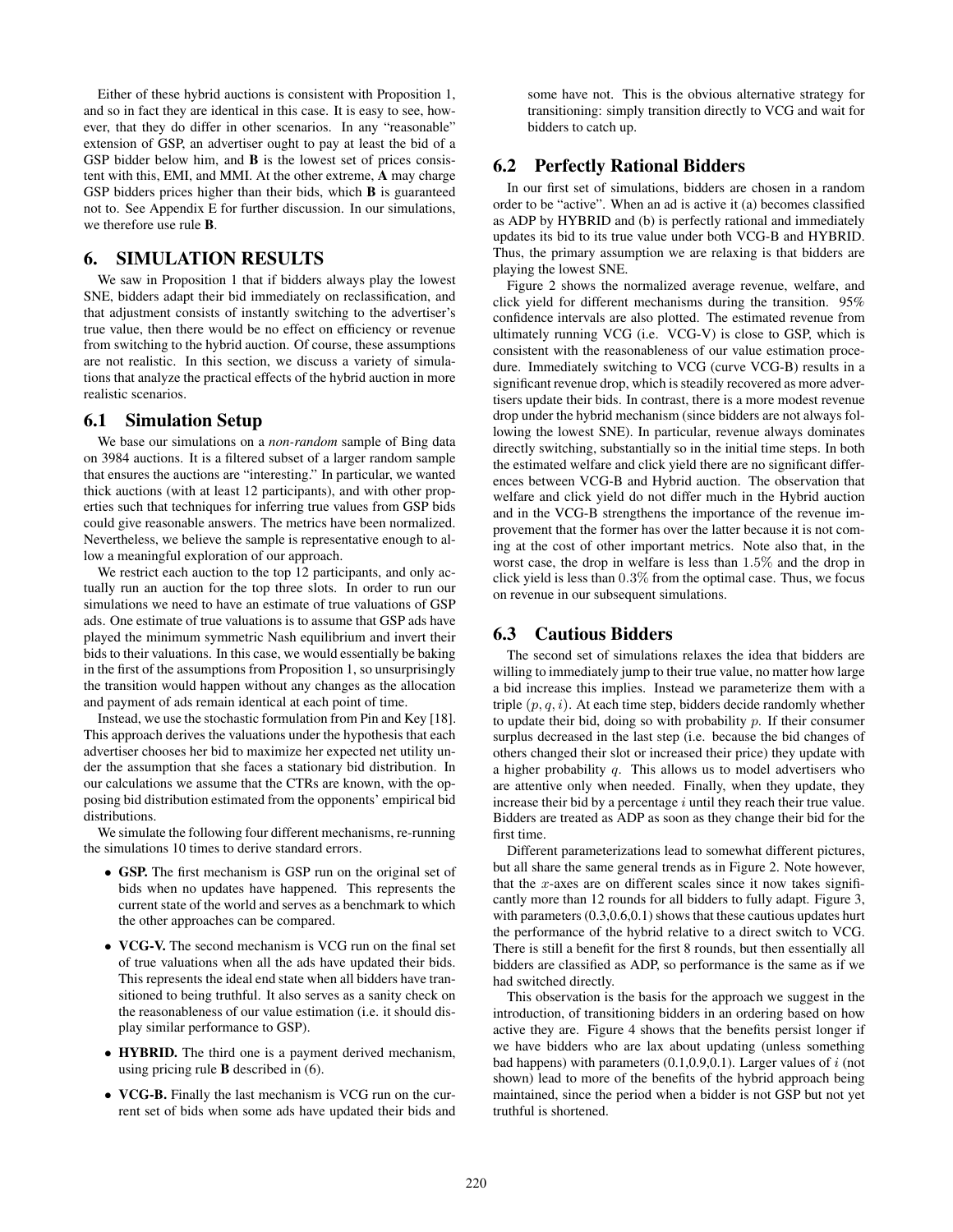



### 7. CONCLUDING REMARKS

Our motivation and focus is the sponsored search setting, where ad-slots are auctioned off. We have examined a possible transition from a GSP based auction to a VCG auction, and noted that a simple switch to the VCG mechanism is likely to cause a dramatic loss of revenue, as some advertisers would keep using their old and shaded GSP bid. We aimed to provide a pathway for migrating from one non-truthful mechanism (GSP) to a truthful mechanism whilst mitigating the revenue loss that would occur if there was a switch to a truthful mechanism but bidders did not immediately update (increase) their bids to their true valuation.

We have proposed a hybrid mechanism approach which allows for a staged transition between a GSP auction and a VCG auction in sponsored search settings, which in particular allows maintain-



Figure 3: Cautious Bidders



Figure 4: Cautious Bidders, Lax Updates

ing high revenue during the transition period. Our approach allows rolling out the new mechanism to increasingly larger proportions of the advertiser population; when all advertisers are considered non-adaptive the mechanism behaves exactly as the current auction, and when the transition is complete, and all advertisers are adaptive ones, the mechanism behaves exactly as a VCG mechanism; in between these two points, the mechanism behaves sensibly so as to maintain good revenue.

In contrast to the standard approach for designing truthful mechanisms, we do not start with a a monotone allocation function and then derive the unique payments using Myerson's lemma [17]. Instead, our key ingredient is a *payment function*, which maps the bids for lower value goods to the payment for a higher value good, and which needs to satisfy two properties. The two properties, EMI and MMI relate solely to the bids of truthful agents, and place constraints on the discrete derivative of the payment function.

We have given details of a "bottom-up" allocation procedure, which when used with an EMI and MMI payment function gives an Incentive Compatible (IC) mechanism, and hence gives incentive for bidders to change type to truthful. If in addition, the mechanism is "Top Interference Free", TIF , then this characterization is both necessary and sufficient for IC anonymous mechanisms which satisfy an additional technical axiom. Any mechanism derived from a "bottom-up" procedure, such as standard GSP or VCG, are all examples of TIF mechanisms.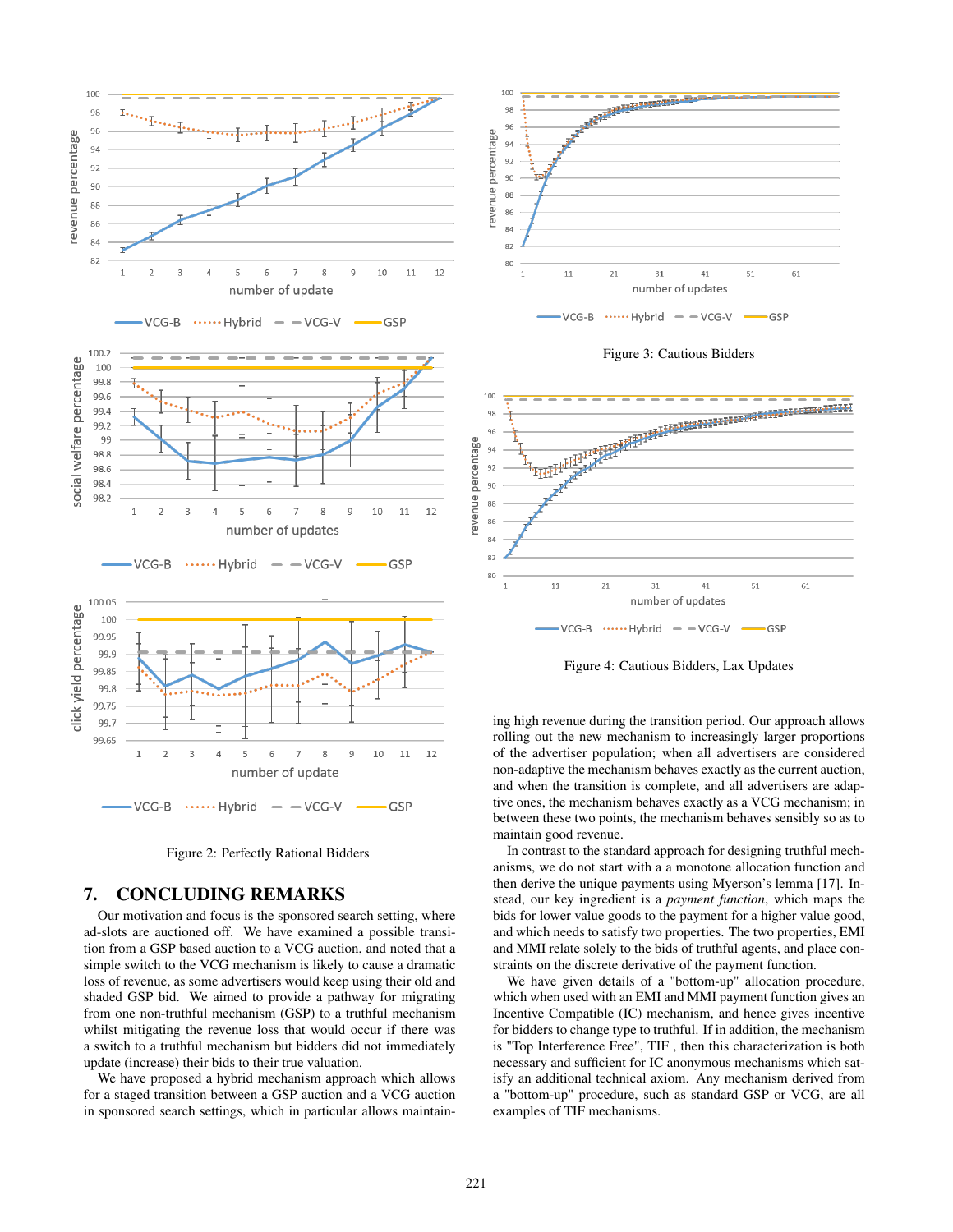We have provided an empirical evaluation based on simulations indicating that our approach does indeed mitigate the revenue loss during the transition.

A number of questions remain open for future research. First, can alternative transition mechanisms achieve a better revenue retention during the transition? There are at least two obvious alternatives to our approach. One option is to directly switch to VCG, which was we have shown requires a much more dramatic initial revenue loss at each stage of the transition. It is possible that it could still lose less money overall, if it causes the transition to take less time, but this seems unlikely, particularly as our approach appears to give stronger incentives for bidders classified as ADP to update their bids. (For example, an immediate switch to VCG keeps allocations unchanged with lower prices, relying on the price signal to encourage advertisers to increase their bid while in our mechanism becoming classified as ADP results in a drop of both price and clicks.) Nevertheless, this is a simple approach that has been successfully used in at least one instance [22]. Another option is to switch to VCG but add a layer that attempts to effectively raise bids on behalf of legacy bidders through some estimate of their value. While this approach sounds appealing, there are a number of difficulties in practice. What should we do if this causes a bidder to end up with a payment larger than her bid? When should we stop this prediction and how does this effect the incentives of bidders to update their bid (particularly with regard to a payment-capping style approach to resolving the first difficulty)?

Second, how easy is it to extend our approach to other auction settings or richer domains? Our approach of deriving mechanisms from payments seems quite general. Are there other natural settings covered by our existing framework? Can it be extended to domains that do not satisfy TIF by adding additional structure to the payment rules or changing the allocation algorithm?

#### APPENDIX

# A. ALLOCATION ALGORITHM (AA)

**Description of the algorithm.** Set  $T$  contains all the ADP ads which are not yet assigned. Similarly set  $N$  contains all the non-ADP ads which are not yet assigned. In Line 3 we initialize the value of  $\ell$  which keeps the index of current position to be filled. In Line 5 we select a ADP ad with minimum value in order to assign it to a position. In Line 7 we provisionally fill the next  $|N|$  positions with non-ADP ads. In Lines 8 and 9 we find and assign a position with the best profit for ADP ad  $\pi$ . In Line 10 we remove all the non-ADP ads which are assigned permanently (appear after the position  $i)$  from N. In Line 13 we fill the remaining positions by the rest of non-ADP ads. Finally at Line 14 we set the payments of allocated ads according to  $p^{(i)}$ .

Note that at Lines 5 and 19, we might have multiple valid choices, in which case we break the ties by the choosing the ad with the smallest index. The only other instance where a tie can happen is at Line 8, when we select the largest feasible  $j$ .

#### B. PROOF OF THEOREM 1

PROOF. Let  $M$  be the resulting mechanism after applying AA to a set of payment functions. Observe that  $M$  assigns ADP ads to positions in the increasing order of their value, *i.e.*, the larger the value of a ADP ad is, the higher position he receives. This follows from Line 5 of AA.

In order to prove incentive compatibility of mechanism  $M$ , we show that an arbitrary ADP ad gets the best utility when he bids

Algorithm 1: Allocation Algorithm (AA)

**input** : *n* ads  $\{1, \ldots, n\}$  and payment rule  $\{p^{(i)}\}_{i \in n}$ . output: assignment  $(\pi_1, \ldots, \pi_n)$  of ads to positions and their payments.

- 1 T  $\leftarrow$  Extract-ADP-ads({ $1, ..., n$ });
- 2  $N \leftarrow$  Extract-NonADP-ads({ $1, ..., n$ });
- $3 \ell \leftarrow n$ :
- 4 while  $|T| > 0$  do
- 5 Let  $\pi \in T$  be a ADP ad with minimum value ;
- 6 Remove  $\pi$  from T;
- 7 Fill-With-NonADP-ads ;

8 
$$
i \leftarrow \arg \max_{j \in \{\ell - |N|, \ell - |N| + 1, \ldots, \ell\}} f_j \cdot v(\pi) -
$$

 $p^{(j)}(\pi_{j+1}, \ldots, \pi_n)$  ;

```
9 \pi_i \leftarrow \pi;
```

$$
10 \qquad N \leftarrow N - \{\pi_{i+1}, \ldots, \pi_\ell\} ;
$$

11  $\ell \leftarrow i - 1$ ;

```
12 end
```

```
13 Fill-With-NonADP-ads ;
```
**14** Set the payment of  $\pi_i$  to be  $p^{(i)}(\pi_{i+1}, \ldots, \pi_n);$ 

```
/* Sub-procedure Fill-With-NonADP-ads
      provisionally assigns all the
      remaining non-ADP ads to next
      available positions. At each step it
      selects a non-ADP ad which makes the
      next payment as small as possible. */15 Fill-With-NonADP-ads:
16 begin
17 N' \leftarrow N;18 for i \leftarrow \ell downto \ell - |N| - 1 do
19 \pi_i \leftarrow \arg \min_{\pi \in N'} p^{(i-1)}(\pi, \pi_{i+1} \dots, \pi_n);20 N' \leftarrow N' - {\overline{n_i}}
```

```
21 end
```

```
22 end
```
his true valuation. Assume that  $\theta$  is an arbitrary type profile, M outputs assignment  $\Pi = (\pi_1, \dots, \pi_n)$  for  $\theta$ , and  $\pi_k$  is a ADP ad. We show that utility of  $\pi_k$  does not increase if he bids v' considering three cases: (1) he is considered in the same iteration of Algorithm 1, (2) he is considered in a later iteration, and (3) he is considered in an earlier one.

Case (1): Since he is considered in the same iteration, all that changes is that Line 8 optimizes with respect to  $v'$  rather than  $v$ , giving him a weakly worse position. Thus, he does not benefit.

Case (2): Since he is considered in a later iteration, some other ADP with value  $v'' \geq v$  is considered in his original iteration and assigned to slot k''. By MMI,  $\nabla^{(k',k'')}\mathcal{P}(\Pi') \ge v'' \ge v$ . Thus, his marginal payment for all the clicks he gets beyond what he would get in slot  $k''$  is at least his value, and he is no better off than he would have been originally taking slot  $k''$ , which is a contradiction.

**Case (3):** Without loss of generality, let  $\pi_k$  be the bidder in the lowest slot (according to  $\pi$ ) who can benefit from lowering his bid. Let  $k''$  be the highest slot below k such that  $\pi_{k''}$  (with value  $v''$ ) is ADP. By the taxation principle, there is a price that  $\pi_{k}$ <sup>1</sup> faced for every slot at or below  $k''$ , and at those prices he preferred  $k''$ .  $\pi_k$  could have faced those same prices by bidding  $v'' - \epsilon$  for sufficiently small  $\epsilon$ , and as  $v \ge v''$  he too prefers slot k'' among all those options. By EMI,  $\nabla^{(k''-1,k'')}\mathcal{P}(\Pi) = v'' \leq v$ . Thus, he weakly prefers taking slot  $k'' - 1$  to taking slot  $k''$ . Since slot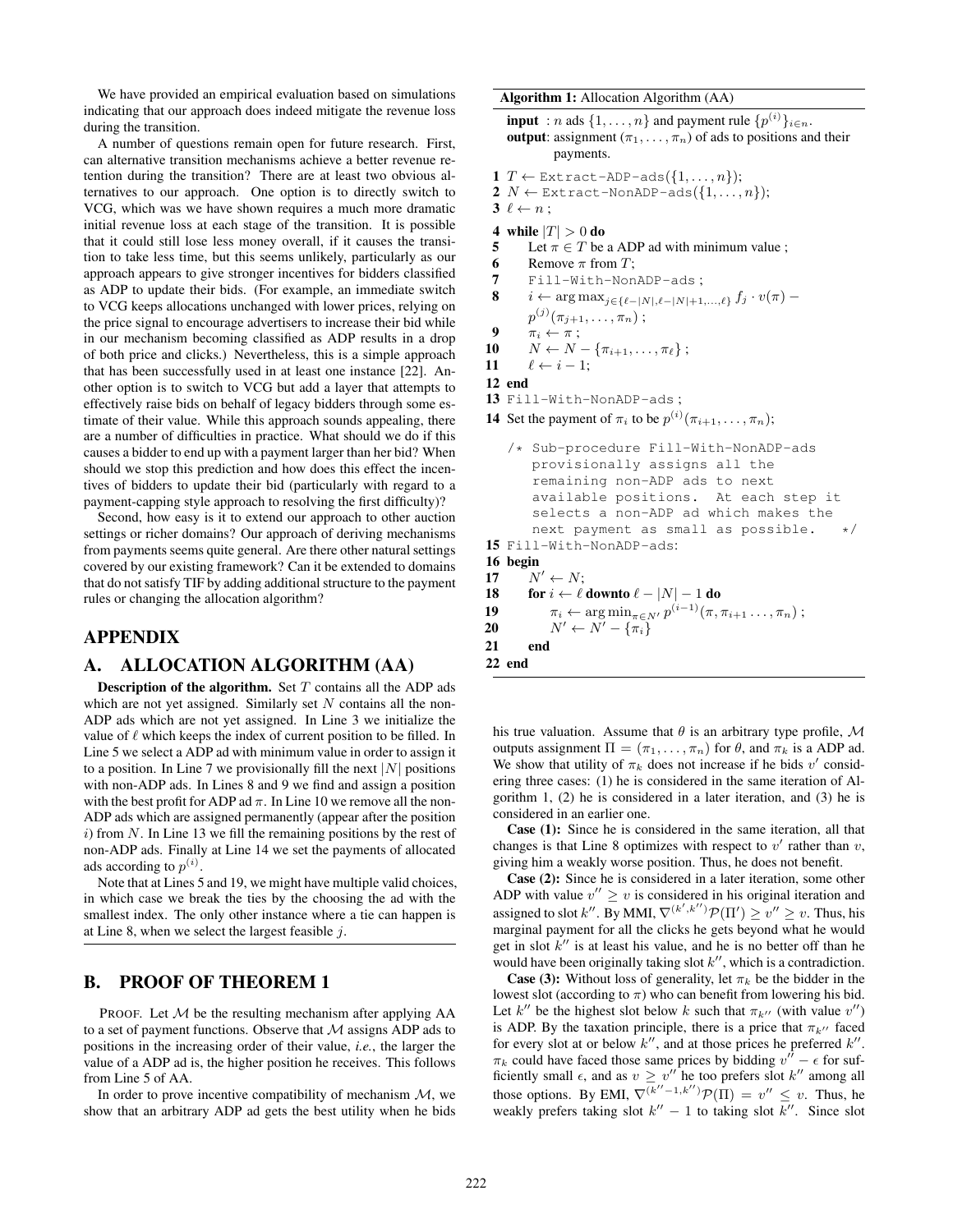$k'' - 1$  was one of his options, he weakly prefers slot k to it, a contradiction.  $\square$ 

# C. PROOF OF THEOREM 2

Before we begin, we observe that our requirements ensure that the mechanism allocates adaptive ads in increasing order of value. Recall that in our framework IC only applies to ADP ads.

OBSERVATION 1. *If* M *satisfies IC, AM, and TIF then it allocates ADP ads in increasing order.*

PROOF. Suppose for contradiction that  $v_1 < v_2$  but ad  $(ADP, v_1)$ got a better slot than ad  $(ADP, v_2)$ . By IC, if we replace  $(ADP, v_1)$ by another copy of  $(ADP, v_2)$ , its slot can only improve. By TIF, this means that the slot of the original copy is unchanged. But by AM, if the original ads had been permuted the ad with value  $v_1$  could raise its bid to  $v_2$  and receive a worse slot, contradicting IC.  $\square$ 

We begin with sufficiency. Let  $\mathcal{M}' = (x', p')$  be a mechanism with allocation function  $x'$  and payment function  $p'$  which satisfies IC, AM, TIF. We use  $\mathcal{M}'$  to propose payment rule  $\mathcal P$  such that a payment derived mechanism  $\mathcal M$  using  $\mathcal P$  is equivalent to  $\mathcal M'$ . In order to deal with technicalities of ties, we assume that in the case of ties  $\mathcal{M}'$  use the same tie breaking rule as our framework.

Let  $\Pi^{(k)} = (\pi_k, \dots, \pi_n)$  for  $k \in \{3, \dots, n\}$  be the assignment of  $\mathcal{M}'$  for positions k to n. We say that ad i is less than j with regard to  $\Pi^{(k)}$  (show by  $i \prec_{\Pi^{(k)}} j$ ), if there exist a type profile  $\theta$ such that

- The allocation  $x'(\theta)$  is the same as  $\Pi^{(k)}$  for positions k to n.
- $i, j \in \theta$ .
- Ad i is assigned to position  $k 1$  and ad j is assigned to a position better than  $i(x'(i) > x'(j))$ .

Intuitively,  $i \prec_{\Pi^{(k)}} j$  means that fixing  $\Pi^{(k)}$  allocation  $x'$  prefers to assign i to position k over j. In the following lemma we prove that  $\prec_{\Pi(k)}$  is a total order over all the ads which can be assigned to position  $k-1$  fixing  $\Pi^{(k)}$ . It turns out that TIF is almost, but not quite strong enough to prove this lemma. The difficulty is that it has no "bite" when applied to the case of  $k = 3$  (i.e. the final 2 slots). That is, ad in slot 2 has no (non-fixed) ads below it (so the definition is vacuous), while an ad in slot 1 that changes type and remains in slot 1 forces the other ad to stay in slot 2 (again making the definition vacuous). Thus, we need a property that ensures the mechanism is well-behaved in this case.

DEFINITION 8 (TWO TRANSITIVE(2T)). M*is two transitive if for all choices of*  $\Pi^{(3)}$  *the relation*  $\prec_{\Pi^{(3)}}$  *is transitive.* 

Thus, we further assume for our proof of sufficiency that  $\mathcal{M}'$  satisfies 2T.

LEMMA 1. *The relation*  $\prec_{\Pi(k)}$  *is antisymmetric (if i*  $\prec_{\Pi(k)}$  *j then*  $j \nless \pi(k)$  *i*)*, total, and transitive.* 

PROOF. We prove the lemma by contradiction. To show antisymmetry, let  $\theta$  be a type profile for which  $i \prec_{\Pi^{(k)}} j$  and  $\theta'$  be a type profile for which  $j \prec_{\Pi^{(k)}} i$ . Consider a sequence of type profiles that are intermediate between  $\theta'$  and  $\theta$  in the sense that the transition from one profile to the next results from changing the type of a single ad from its value in  $\theta'$  to its value in  $\theta$ . Let  $\theta' = \theta_1, \theta_2, \dots, \theta_{a-1}, \theta_a = \theta$  be the sequence of type profiles.

We show that this sequence maintains the following invariant: the ad in slot  $k-1$  is not i and has already changed its type. Clearly

this is true for  $\theta'$ , since j is in slot  $k - 1$  in  $x(\theta')$  and its type will never change. Suppose it is true for  $\theta_b$ , and let ad e be the ad that changes type between  $\theta_b$  and  $\theta_{b+1}$ . By our invariant, e is not in slot  $k - 1$  of  $x(\theta_b)$ . Thus, by TIF, if the ad in slot  $k - 1$  changes from  $x(\theta_b)$  to  $x(\theta_{b+1})$  it must be that in  $x(\theta_{b+1})$  the ad in slot  $k-1$  is in fact  $e$ , which is not  $i$  and has already changed its type. This shows that i is not is slot  $k - 1$  of  $x(\theta)$ , contradicting our assumption.

To see that the relation is total, take some  $\theta$  and i and j. Create  $\theta'$  by replacing all ads other than i and j shown in a slot above k in  $x(\theta)$  with a copy of either i or j. Thus, by an inductive argument that shows this does not change the allocation below slot  $k - 1$ , some copy of i or j must be allocated to slot  $k - 1$ .

Finally, transitivity follows via a similar construction. If  $k > 3$ , simply transform  $\theta$  to  $\theta'$  by replacing all ads above slot k with copies of one of the relevant i, j, or  $\ell$ . If  $k = 3$ , transitivity is by assumption (i.e. 2T).  $\Box$ 

Now we are ready to specify how we build set of payment functions  $P = \{p^{(i)}\}_{i \in [n]}$  from M'. Let  $\Pi^{(k)}$  be a valid assignment of ads to positions  $k$  to  $n$ . By Lemma 1 we have a total ordering of all possible candidate ads for position  $k-1$ , so set  $p^{(k-1)}(\Pi^{(k)})$  to be the infimum of ADP ads among those candidates (i.e. the minimum bid an ADP ad could make and be shown in this position).

Now we prove that the payment-derived mechanism using the payment rule  $P$  we have constructed always gives the same allocation and payments as  $\mathcal{M}'$  which finishes the proof of this sufficiency.

LEMMA 2. *The payment-derived mechanism*  $\mathcal{M} = (x, \mathcal{P})$  *is the same as*  $\mathcal{M}' = (x', p').$ 

PROOF. We need only verify that  $M$  always gives the same allocation as  $\mathcal{M}'$  as the fact that the payments are the same (at least up to a constant) then follows via revenue equivalence (recall that we only care about the payments of ADP bidders). (The constant can be matched by changing  $p$  to  $p''$  to include this constant shift.)

Now we prove by contradiction that the allocation functions  $x$ and x' are the same. Let  $\theta$  be a type profile for which  $x(\theta) \neq x(\theta')$ . Let  $\Pi^{(k)} = (\pi_k, \dots, \pi_n)$  be the largest common suffix of  $x(\theta)$  and  $x(\theta')$  and assume for now that  $p^{(k-1)}(\Pi^{(k)})$  is finite. Let e be the ad assigned to position  $k - 1$  in  $x(\theta)$  and  $e'$  be the ad assigned to position  $k - 1$  in  $x'(\theta)$ . Note that

$$
e' \prec_{\Pi^{(k)}} e \tag{8}
$$

since  $x'(\theta)$  assigned positions  $k - 1$  to  $e'$ .

Because  $x(\theta)$  assigns position  $k-1$  to e as opposed to e' this means that

$$
p^{(k-2)}(e, \pi_k, \ldots, \pi_n) < p^{(k-2)}(e', \pi_k, \ldots, \pi_n)
$$

(Recall Lines 5 and 19 of algorithm AA). This means that there exists a ADP ad x with valuation  $\nabla^{(k-2,k-1)}\mathcal{P}((e, \pi_k, \dots, \pi_n))$  <  $v(x) < \nabla^{(k-2,k-1)} \mathcal{P}((e', \pi_k, \dots, \pi_n)).$  Now if we replace the rest of ads with ADP bidders with valuation  $v(x)$  then they appear before  $e$  but after  $e'$ . This contradicts with Equation 8 and the fact that  $\prec_{\Pi^{(k)}}$  is a total order for any  $\Pi^{(k)}$ .

Now we deal with the case where  $p^{(k-1)}(\Pi^{(k)})$  is infinite. Intuitively, this is the case where only non-adaptive ads can be shown before the suffix  $\Pi^{(k)}$ . Since prices are all infinite, we need a way for the algorithm to match the order that  $\mathcal{M}'$  chooses. We do this by allowing prices of the form  $(\infty, a)$ , where a is the type of a non-ADP ad. The total order  $\prec_{\Pi(k)}$  then gives a well defined notion of the lowest price as the one whose  $a$  is lowest according to that ordering. With this enlarged set of prices, the proof proceeds as before.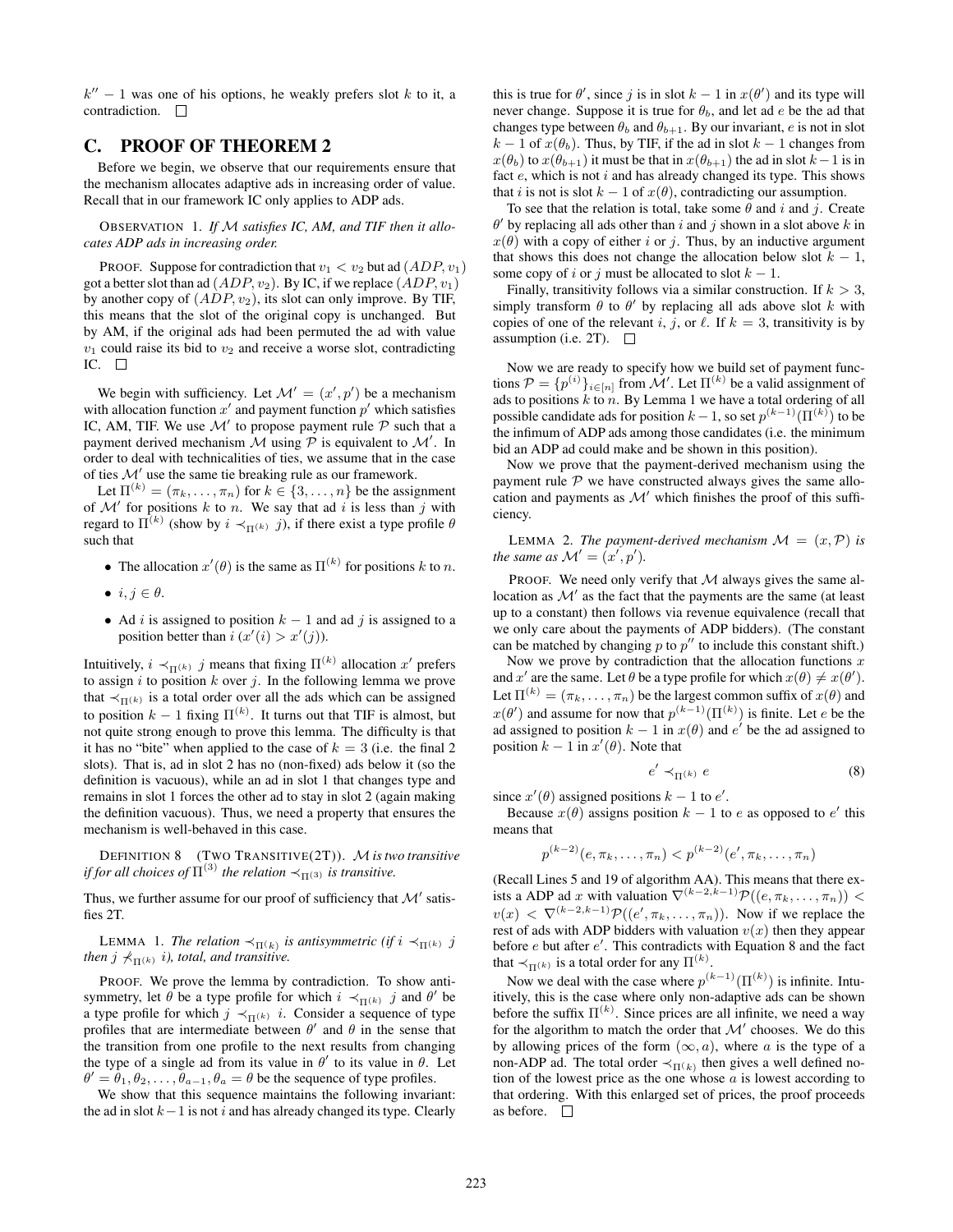Finally, the necessary part is easy to prove. Let  $M$  be a payment derived mechanism. The AM and TIF properties follow by the fact that in algorithm AA (see Algorithm 1) when assigning the next ADP ad, AA uses only its value and neither its index nor the value of higher ADP ads. The IC property of  $M$  is the result of Theorem 1. 2T follows from the greedy nature of the allocation.

#### C.1 Discussion of Two Transitivity (2T)

Two transitivity is a technical assumption. The intuition is that we require the mechanism to be well-behaved when considering the top two slots, which TIF is not strong enough to enforce. If all non-ADP ads are of the same nature, a sufficient condition is that  $\mathcal{M}'$  is monotone for non-ADP ads (MN). That is, if a non-ADP ad raises its bid, it gets a (weakly) better slot.

LEMMA 3. *IF* M *satisfies IC, AM, TIF, and MN and all non-ADP ads have the same nature then it satisfies 2T*

PROOF. By AM and IC/MN,  $\prec_{\Pi(3)}$  is transitive if all 3 ads are ADP or non-ADP respectively. Thus, WLOG let 2 be ADP and 1 be non-ADP (replace IC by MN below if only 1 is ADP). There are 3 cases.

**Case 1:**  $N \prec V_1 \prec V_2$ . By IC,  $N \prec V_2$  (otherwise an adaptive ad  $V_1$  could raise its bid and go from slot 1 to slot 2).

**Case 2:**  $V_1 \prec N \prec V_2$ . By AM+IC,  $V_1 \prec V_2$  (otherwise an adaptive ad  $V_2$  could raise its bid and go from slot 1 to slot 2 when facing  $N$ ).

**Case 3:**  $V_1 \prec V_2 \prec N$ . By IC,  $V_1 \prec N$  (otherwise an adaptive ad  $V_1$  could raise its bid and go from slot 1 to slot 2).  $\Box$ 

Such a nice sufficient condition is not obvious if there is more than 1 nature of non-ADP ad. Non-degenerate examples still appear to satisfy 2T, but we do not know of a less technical way to explain the way in which they are non-degenerate. To see why, consider an example with 2 slots. If the bidders have at least one adaptive ad, this becomes a form of second price auction. However, when there are two non-adaptive ads of different natures, nothing obviously constrains the rule for determining the order in which they are shown in a way that corresponds to enforcing transitivity. This same example shows why we require MN in Lemma 3. Without it we would be equally at a loss in this situation.

## D. PROOF OF PROPOSITION 1

PROOF. Both directions of the proof follow almost directly from the definitions of a lowest SNE, EMI and MMI. In order for payments of ADP and GSP bidders to be identical, the payment functions  $p^{(i)}(\Pi^{(i+1)})$  must be the same regardless of whether i is ADP or GSP, and independent of the mix of bidder types in  $\Pi^{(i+1)}$ . Consequently no GSP or ADP bidder wants to change bid or position, since by the definition of an SNE

$$
\left(v(i) - p^{(i)}(\Pi^{i+1})\right) f_i \ge \left(v(i) - p^{(j)}(\Pi^{j+1})\right) f_j \quad \text{for all } i, j.
$$
\n(9)

By standard arguments about the lowest SNE (see, e.g., [21, 19]) we in fact have that for all  $i$ .

$$
b(i)f_{i-1} = b(i+1)f_i + v(i)(f_{i-1} - f_i).
$$
 (10)

Thus, by induction, the two conditions of (1) are in fact equal at the lowest SNE. This gives that the form is necessary and sufficient for prices to coincide, as pricing must be equivalent to the case  $\theta_j = (GSP, b(j))$  for all  $j \geq i$ . As this outcome is equivalent to the outcome of a truthful auction, it follows that EMI and MMI are satisfied as well.  $\square$ 

# E. FURTHER DISCUSSION OF PRICING RULES

OBSERVATION 2. *When setting prices according to* (3)*, GSP bidders may pay more than their bid.*

PROOF. Consider the following example. There are three non adaptive advertisers (1, 2, and 3) whose bids are  $b(1) = 12, b(2) =$ 11, and  $b(3) = 10$ , and one adaptive advertiser (4) whose bid is  $b(4) = v(4) = 22$ . There are four available positions, with  $f_1 = 1$ ,  $f_2 = 0.7$ ,  $f_3 = 0.6$ , and  $f_4 = 0.5$ . The resulting allocation is then  $\Pi = (1, 2, 3, 4)$ . When setting prices according to (3), the advertiser in the first position pays  $p^{(1)} = 13.6$ , which is higher than his bid. (The payments for the other positions are  $p^{(2)} = 7$ ,  $p^{(3)} = 2.2$ , and  $p^{(4)} = 0$ .)

We say that an ADP bidder is indifferent between slots  $i + 1$  and  $i$  if his utility is the same for both positions during the course of our allocation procedure.

OBSERVATION 3. *When setting prices according to either* (3) *or* (6)*, GSP bidders pay exactly their bid when an indifferent ADP bidder is put immediately below them.*

PROOF. Let b be the value of a GSP bidder that is assigned to slot *i* and *v* be the value of an adaptive bidder assigned to slot  $i + 1$ . We have

$$
f_i(v - b) = f_{i+1}v - p^{(i+1)}(\Pi^{(i+2)}).
$$

Rewriting shows that the GSP bidder pays exactly his bid.

OBSERVATION 4. *When setting prices according to* (6)*, GSP bidders never pay more than their bid.*

PROOF. When bidder  $i$  is being priced by another GSP bidder (i.e. the second branch of the pricing rule applies), this is trivially true as GSP bidders are allocated in order of bid. Otherwise, let  $j =$  $\arg \max v(\Pi^{(i)})$ . Let b be the value of the GSP bidder assigned to slot i and v be the value of the ADP bidder assigned to slot j. Then

$$
f_i(v - b) \leq f_j v - p^{(j)}(\Pi^{(j+1)}).
$$

Rewriting shows that the GSP bidder pays at most his bid.  $\Box$ 

Thus, we have seen that rule B possesses the desirable property that GSP bidders never pay more than their bids. But at the cost of charging both GSP and ADP bidders less than rule A in general. The situations in which rule A causes a GSP bidder to pay more than his bid are actually quite specific, and in unreported simulations we found them to be rare. Since our primary goal is to mitigate revenue loss, there is a reasonable case to use rule A, perhaps with a cap to ensure no bidder is ever charged more than his bid, although this may have some incentive implications depending on how bidders are classified as ADP vs GSP.

Finally, we note that this distinction between rules A and B shows off the generality of our framework relative to previous work. It turns out that the natural way of applying the approach of Aggarwal et al. [3] to accommodate both ADP and GSP bidders results in rule B, while our approach allows the options of considering rule A (and convex combinations of the two), as well as being adaptable to other considerations like first-price bidders or organic results participating in the allocation rule.